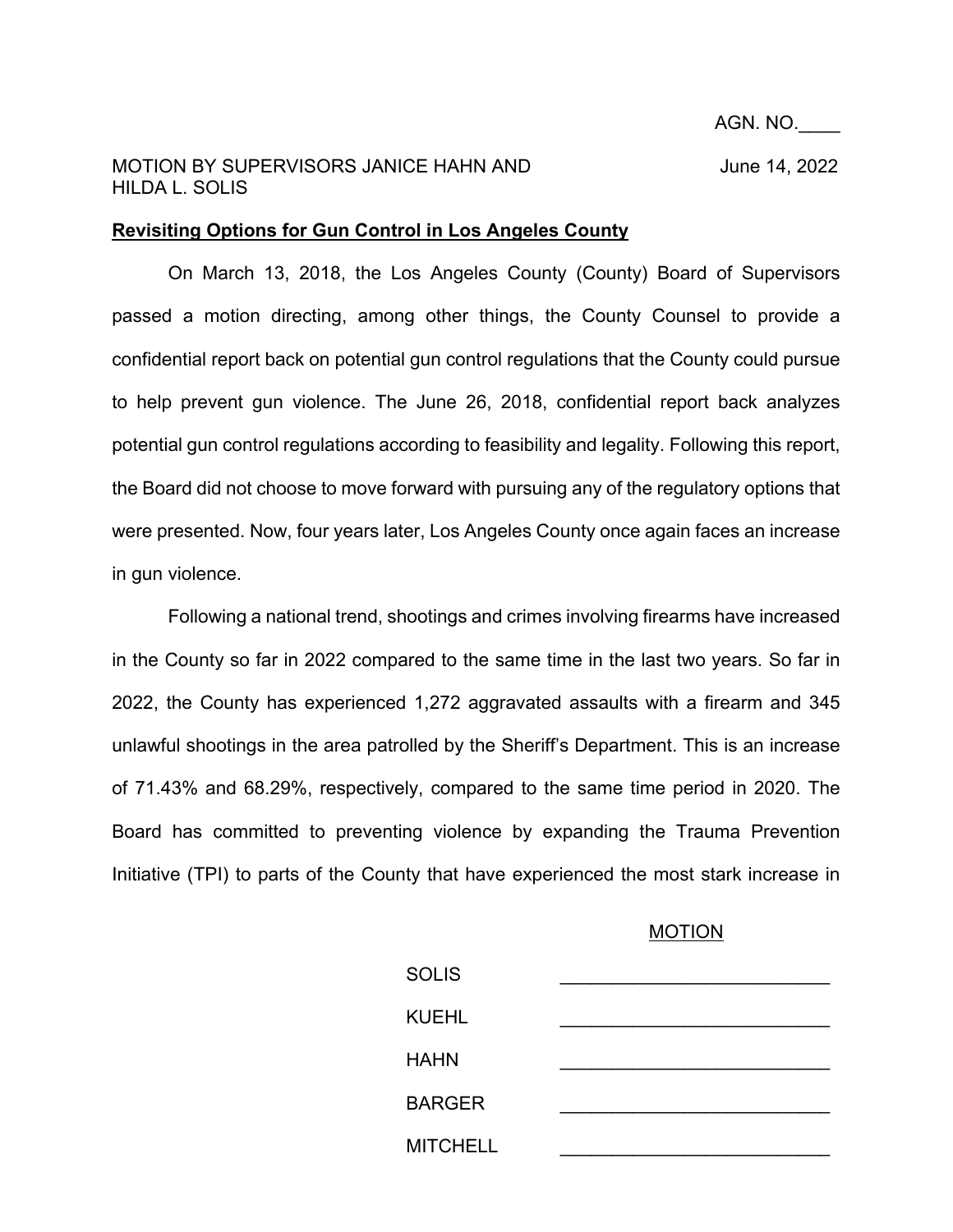violence. Part of the Office of Violence Prevention (OVP), TPI partners with local community-based organizations to implement violence prevention and intervention programs at a local level.

The work that TPI is doing is crucial to intervening in cycles of violence. But there is more that we can do as a County. Too many of our residents have already been victims of gun violence, either directly or indirectly, and too many others are afraid that they will become victims in the future. Gun control measures like age limits, background checks, red flag laws, and banning of certain weapons are correlated with lower rates of gun violence. Thankfully, California has some of the most robust gun control measures in the nation, but there are still some areas that Los Angeles County could expand upon. At the April 19th Board meeting, the Board voted to direct County Counsel to explore options to regulate ghost guns in the County. This is a great first step, and there are other regulatory options that the Board could pursue. It is time to revisit the topic of implementing more stringent gun control measures in Los Angeles County and strengthening the measures that already exist.

**WE, THEREFORE MOVE** that the Board of Supervisors:

- 1) Direct County Counsel, in coordination with other relevant departments, to provide an updated legal analysis of the potential Los Angeles County gun control regulations presented in the June 26, 2018, "Gun Control Report" within 60 days. The analysis should take into account any federal, state, or local gun regulations implemented or proposed since then as well as any legal decisions made by courts; and
- 2) Direct County Counsel, in coordination with the Chief Executive Office and other relevant departments, to provide recommendations on how to improve the efficacy of existing gun control and safety measures, within 90 days in writing. These